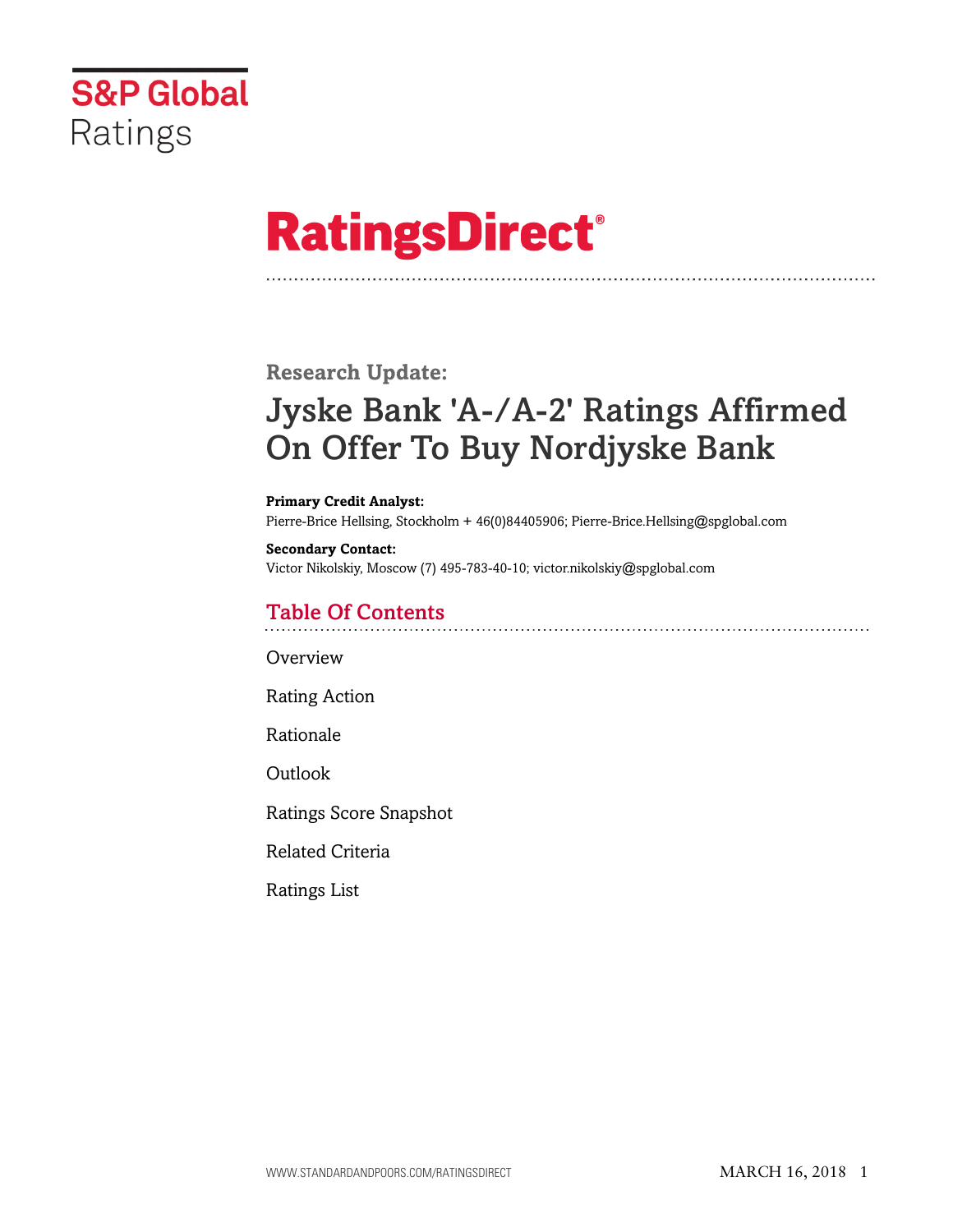**Research Update:**

# Jyske Bank 'A-/A-2' Ratings Affirmed On Offer To Buy Nordjyske Bank

### <span id="page-1-0"></span>**Overview**

- Denmark-based Jyske Bank A/S has announced its intention to acquire all outstanding shares in Nordjyske Bank.
- Although this would temporarily reduce Jyske Bank's risk-adjusted capital (RAC) ratio, we expect the bank will be able to return the ratio to above 10% and sustain it at this level.
- We are affirming our 'A-/A-2' ratings on Jyske Bank and its core subsidiary BRFkredit.
- The stable outlook reflects our expectation that Jyske Bank will restore its RAC ratio to a level sustainably above 10%, and that the bank's funding and liquidity profile and asset quality will not deteriorate materially over our two-year rating horizon.

## <span id="page-1-1"></span>Rating Action

On March 16, 2018, S&P Global Ratings affirmed its 'A-' long-term and 'A-2' short-term issuer credit ratings on Denmark-based Jyske Bank A/S and its core subsidiary BRFkredit A/S. The outlooks on both entities remain stable.

We also affirmed our 'K-1' short-term Nordic regional scale rating on Jyske Bank.

# <span id="page-1-2"></span>Rationale

On March 13, 2018, Jyske Bank announced its intention to increase its current 38.5% ownership in Nordjyske Bank by acquiring all outstanding shares. The affirmation reflects that, although the acquisition may temporarily reduce Jyske Bank's risk-adjusted capital (RAC) ratio, we expect that the bank will be able to return its RAC ratio above 10% and then maintain it at this level. We also believe that, even if it acquires Nordjyske Bank, Jyske Bank's overall asset quality will continue to improve as it increases the share of retail mortgage lending, primarily targeting existing clients.

Nordjyske Bank is a regional lender from the North Jutland region engaging in retail (46% of loan book) and corporate lending (54%) mostly to small and midsize companies and agricultural clients. Its total assets are Danish krone (DKK) 20.5 billion (about €2.7 billion), equivalent to 3.4% of Jyske Bank's DKK597 billion assets. We note that discussions are currently ongoing between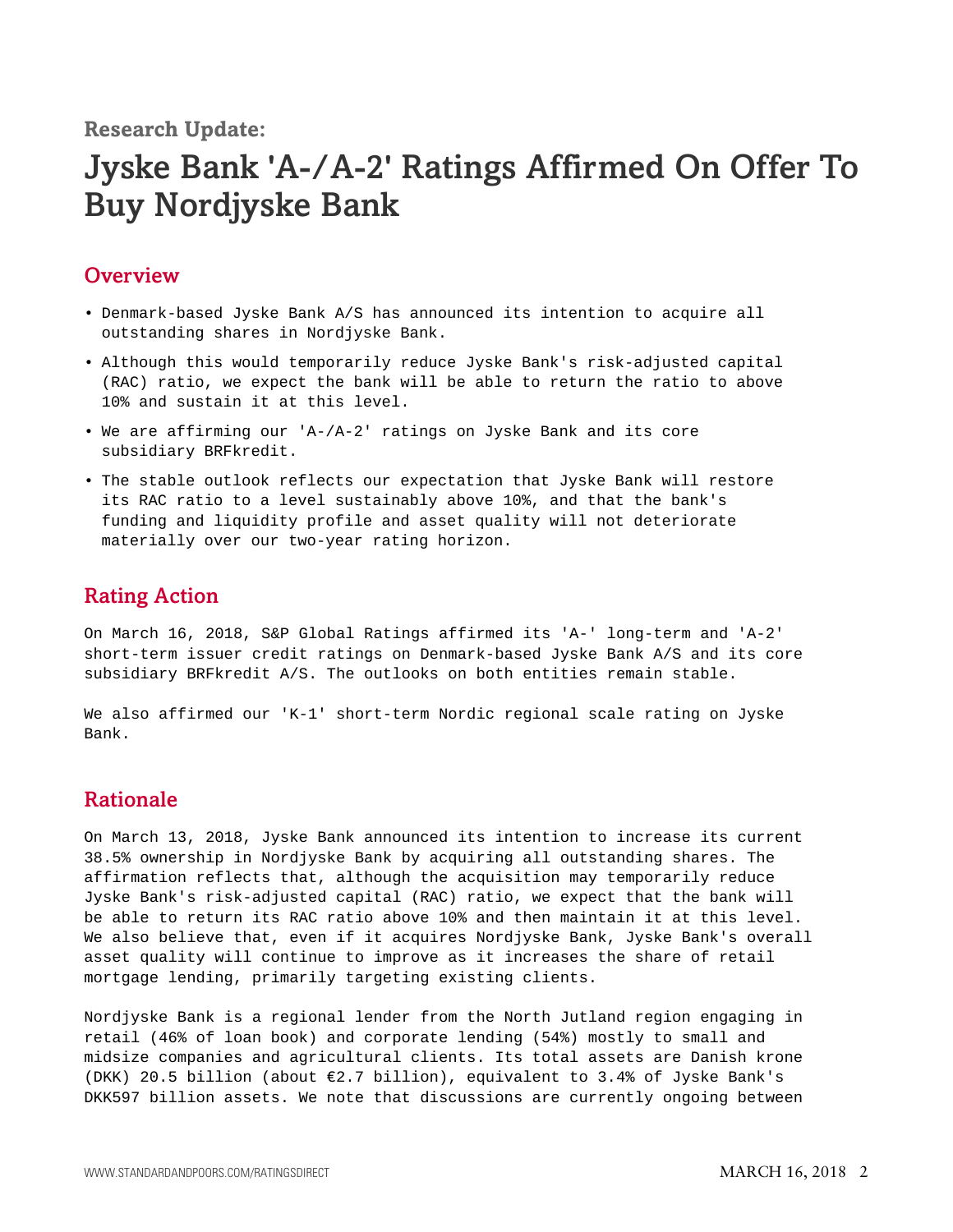Jyske Bank and Nordjyske Bank, and that the offer will depend on: termination of restrictions regarding ownership and voting rights in Nordjyske Bank's Articles of Association; acceptance of the offer by at least two-thirds of Nordjyske Bank's share capital and voting rights after the completion of the offer; and approval from the Danish public authorities.

Jyske Bank's offer, if it continues to pursue it, will be published in an offer document within four weeks, and we expect the document will outline a cash payment of DKK170 per share, totaling an investment of DKK1.921 billion for the remaining 61.5% of the shares.

We believe that an acquisition realized in these terms, followed by a full consolidation of Nordjyske Bank's assets and capital within the Jyske Bank Group, would lead Jyske Bank's RAC ratio to decrease to about 9.5%, from 10.3% at year-end 2017. We, however, expect that the bank would seek to increase it above 10% again within 12 months, and that it would remain sustainably above this level through 2020. Overall, we continue to expect that Jyske Bank's capital and earnings performance will remain strong as it increases cost efficiency and scale, and that improvements in its asset quality will track developments in the Danish economy.

Furthermore, we expect that such an acquisition would be neutral to the other components of Jyske Bank's rating. In particular, we do not expect that it would materially affect the bank's business position, although we note that it would strengthen its footing in the Jutland region while offering operational synergies. We note that 13% of Nordjyske Bank's lending and guarantee is in farming, with about one-third of this in milk and pork production (with over 46% and 35% accumulated provisions, respectively). These exposures represent, however, about 20 basis points of Jyske current loan book, and we expect a consolidation of Nordjyske Bank to fit within our current assessment of Jyske Bank's risk position overall.

We currently include no uplift for additional loss-absorption capacity (ALAC) in our ratings on Jyske Bank. We anticipate that the Danish regulator will require Jyske Bank to hold a large share of bail-in-able liabilities, as it outlines its minimum requirements for own funds and eligible liabilities (MREL), but we will wait for further clarity on this matter before anticipating a ramp-up of such instruments and factoring them into our ratings on the bank.

### <span id="page-2-0"></span>**Outlook**

The stable outlook reflects our view that Jyske Bank will be able to largely maintain a RAC ratio sustainably above 10% in the next two years, even if it acquires Nordjyske Bank. We also factor in our assessment that an acquisition of Nordjyske Bank wouldn't lead to material deterioration of Jyske Bank's asset quality, or represent a shift toward a more aggressive growth strategy.

We could consider a downgrade of Jyske Bank if the acquisition of Nordjyske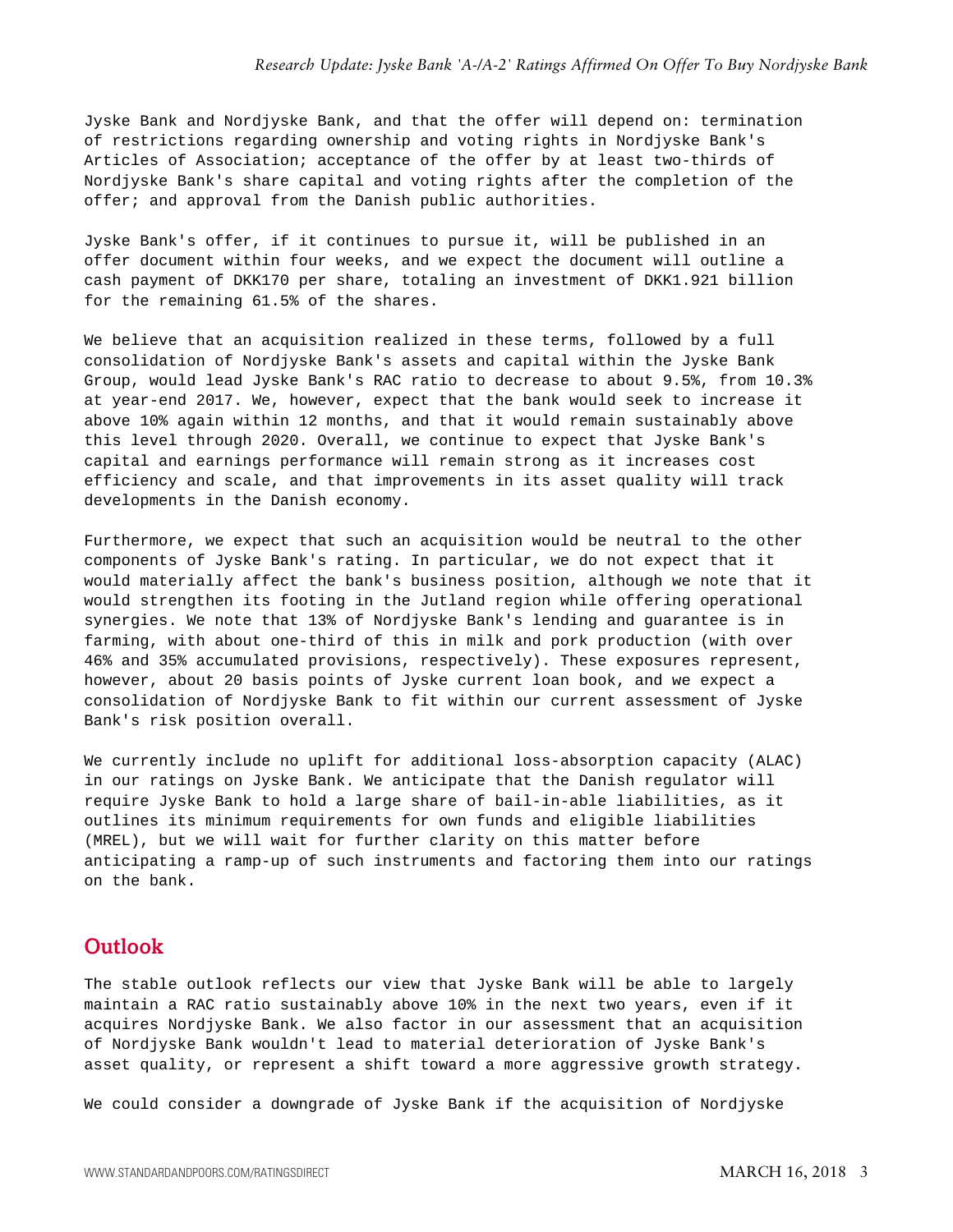Bank, capital distributions, or volume growth weakened the bank's capital adequacy more than we currently expect, resulting in our RAC ratio remaining below 10%. We could also lower the ratings if Jyske Bank's asset-quality metrics were to weaken, leading us to take a negative view of the bank's combined risk and capital positions, or if Jyske Bank's funding and liquidity profile were to deteriorate significantly.

We could consider an upgrade of Jyske Bank if we gain greater confidence that it will build a material ALAC buffer that would protect senior unsecured creditors in a resolution scenario.

# <span id="page-3-0"></span>Ratings Score Snapshot

| Issuer Credit Rating | $A$ -/Stable/A-2 |
|----------------------|------------------|
| SACP                 | $a -$            |
| Anchor               | bbb+             |
| Business Position    | Adequate (0)     |
| Capital and Earnings | $Strong (+1)$    |
| Risk Position        | Adequate (0)     |
| Funding and          | Average and (0)  |
| Liquidity            | Adequate         |
| Support              | (0)              |
| ALAC Support         | (0)              |
| GRE Support          | (0)              |
| Group Support        | (0)              |
| Sovereign Support    | (0)              |
| Additional Factors   | (0)              |

SACP--Stand-alone credit profile. ALAC--Additional loss-absorption capacity.

# <span id="page-3-1"></span>Related Criteria

- General Criteria: S&P Global Ratings' National And Regional Scale Mapping Tables, Aug. 14, 2017
- Criteria Financial Institutions General: Risk-Adjusted Capital Framework Methodology, July 20, 2017
- General Criteria: Methodology For Linking Long-Term And Short-Term Ratings , April 7, 2017
- Criteria Financial Institutions Banks: Bank Rating Methodology And Assumptions: Additional Loss-Absorbing Capacity, April 27, 2015
- Criteria Financial Institutions Banks: Bank Hybrid Capital And Nondeferrable Subordinated Debt Methodology And Assumptions, Jan. 29, 2015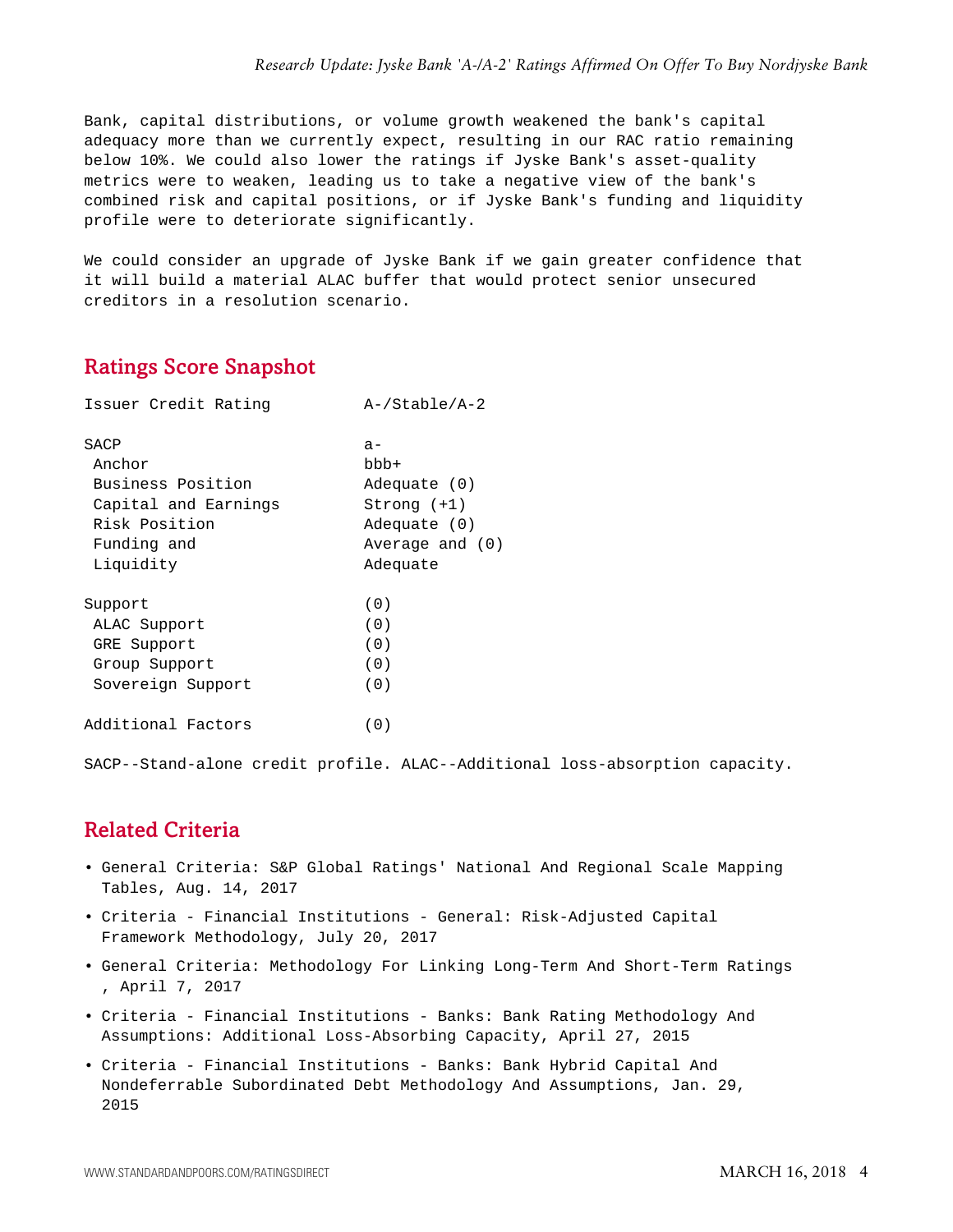- General Criteria: National And Regional Scale Credit Ratings, Sept. 22, 2014
- General Criteria: Group Rating Methodology, Nov. 19, 2013
- Criteria Financial Institutions Banks: Quantitative Metrics For Rating Banks Globally: Methodology And Assumptions, July 17, 2013
- Criteria Financial Institutions Banks: Banks: Rating Methodology And Assumptions, Nov. 9, 2011
- Criteria Financial Institutions Banks: Banking Industry Country Risk Assessment Methodology And Assumptions, Nov. 9, 2011
- General Criteria: Use Of CreditWatch And Outlooks, Sept. 14, 2009
- Criteria Financial Institutions Banks: Commercial Paper I: Banks, March 23, 2004

# <span id="page-4-0"></span>Ratings List

Ratings Affirmed

| Jyske Bank A/S             |                     |
|----------------------------|---------------------|
| Counterparty Credit Rating | $A$ -/Stable/A-2    |
| Nordic Regional Scale      | $- - / - - / K - 1$ |
| Senior Unsecured           | $A -$               |
| Subordinated               | <b>BBB</b>          |
| Junior Subordinated        | $BB+$               |
| Commercial Paper           | $A - 2$             |
| BRFkredit A/S              |                     |
| Counterparty Credit Rating | $A$ -/Stable/A-2    |
|                            |                     |

**Additional Contact:**

Financial Institutions Ratings Europe; FIG\_Europe@spglobal.com

Certain terms used in this report, particularly certain adjectives used to express our view on rating relevant factors, have specific meanings ascribed to them in our criteria, and should therefore be read in conjunction with such criteria. Please see Ratings Criteria at www.standardandpoors.com for further information. Complete ratings information is available to subscribers of RatingsDirect at www.capitaliq.com. All ratings affected by this rating action can be found on the S&P Global Ratings' public website at www.standardandpoors.com. Use the Ratings search box located in the left column. Alternatively, call one of the following S&P Global Ratings numbers: Client Support Europe (44) 20-7176-7176; London Press Office (44) 20-7176-3605; Paris (33) 1-4420-6708; Frankfurt (49) 69-33-999-225; Stockholm (46) 8-440-5914; or Moscow 7 (495) 783-4009.